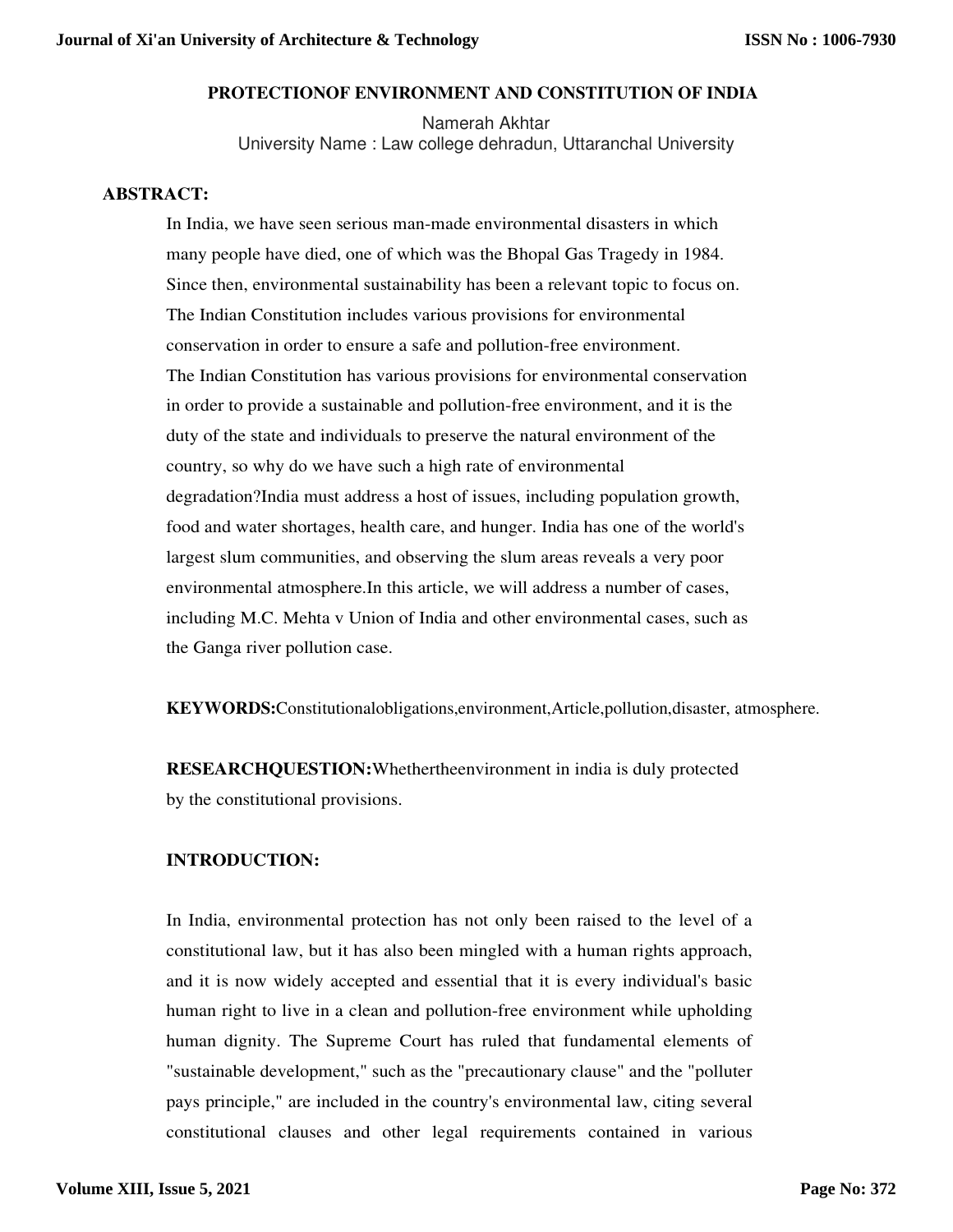environmental laws. $<sup>1</sup>$ </sup>

There were no explicit environmental provisions in India's constitution when it was written, and the word "climate" was not even mentioned. Those provisions, such as improving environmental welfare, organising agriculture and animal husbandry along modern and scientific lines, and protecting natural monuments from spoliation, had a significant impact on the environment.

### **Aimofthestudy:**

To ensure that the Constitution's environmental protection provisions are upheld, To compare the terms of the Environmental Protection Act of 1986, To provide a structure for successfully implementing an environmental protection policy, To examine case law in the field of environmental law in order to decide if the constitutional remedy is appropriate.

## **HISTORYOFENVIRONMENTALLAWININDIA**

Environmental law in India is divided into four phases, which we will discuss in this article. The Classical, Colonial, British, and Post-Independence periods of Indian history will be studied to see how people maintained the environment and what practises were common at the time.

### **DuringtheAncientIndianPeriod:**

In Hindu dogma, forests, wildlife, and trees were revered and held in high regard. Trees, plants, and animals are defined in the Vedas, Upnishads, and Puranas, as well as their importance to humans.

It is mentioned in some of the "Rig Veda's" concepts about the climate, increasing fertility, and improving human life by living in harmony with nature.Trees are regarded as groves of several gods and goddesses in the "Atharva Veda."

The "Yajur Veda" tells us that we cannot mistreat or regulate nature or animals, but must instead learn to live in harmony with them by treating them with respect and compassion. The Hindu group was well aware of the environmental consequences of deforestation and animal hunting.

The "Yajnavalkya Smriti" prohibited tree cutting and levied a punishment. The "Charak Samhita" includes various directions about how to use and preserve water. There was also a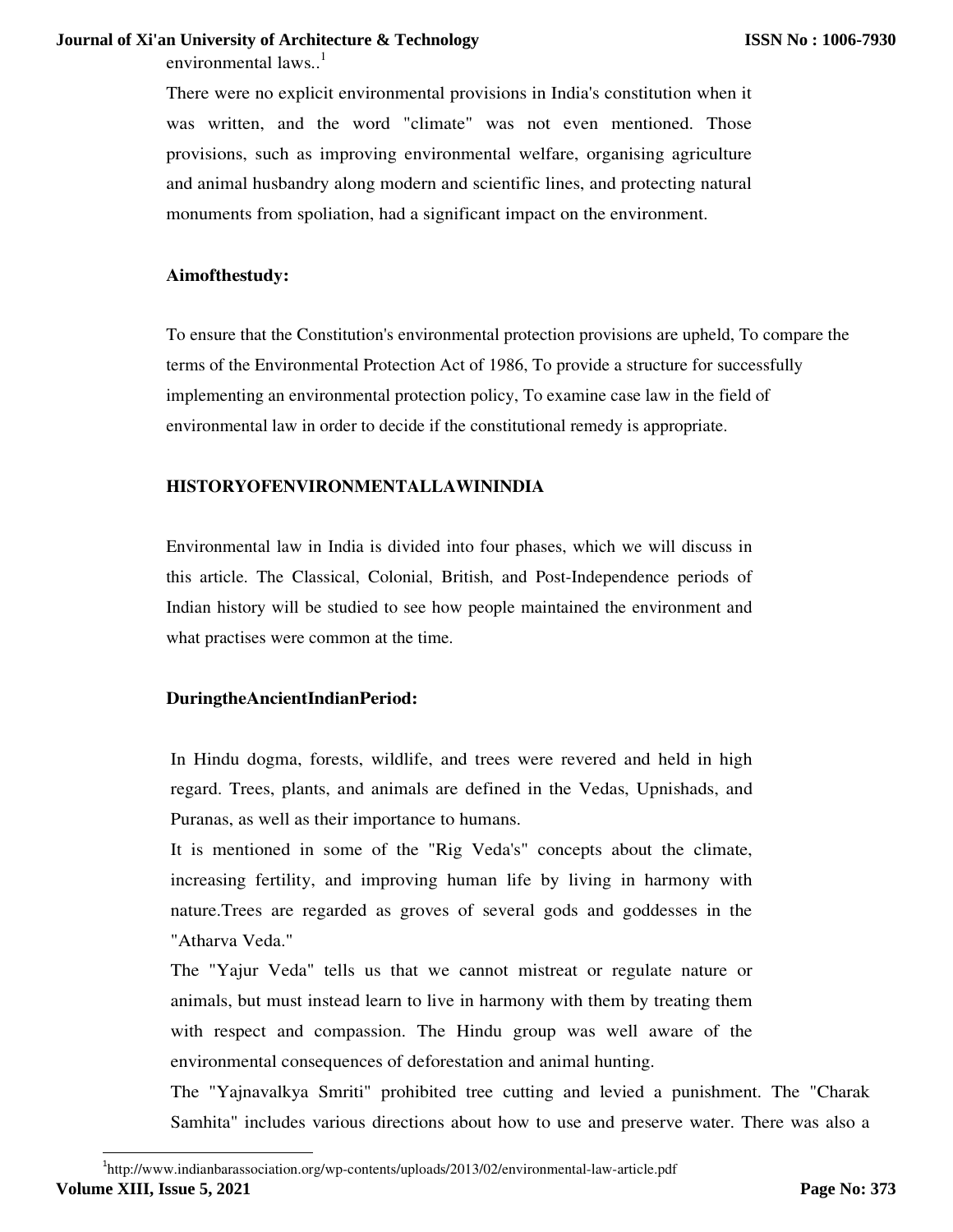shared love and kindness relationship between animals and humans. The killing of birds and animals was forbidden in ancient Hindu scriptures**.** 

### **DuringtheMedievalIndianPeriod:**

During the mediaeval era, the Mughals' rule was instrumental in environmental conservation and protection. Many gardens, fruit orchards, and green parks were established around the Mughal palaces, central and provincial headquarters, public places, and river banks and valleys during their reign. During the summers, they used to spend their vacations at these locations.Apart from the empire's administrative staff, the "Mohtasib" was entrusted with the task of pollution control. Despite not doing anything to preserve the trees, the Mughal Empire was regarded as a great nature lover. For the Mughal emperors, the forests were merely a hunting ground; for their governors, they were revenue-generating and finance-friendly properties.A few tree species were given special treatment and were dubbed "royal trees," with cutting restrictions. The rest of the trees, on the other hand, could be cut down without restriction.

The empire just saw the forest as a source of revenue or valuable resources. The right to use the forest's natural resources did not imply that anyone could use or misuse them without consequence. Rather, the resources were efficiently controlled thanks to a complex set of rules and regulations incorporated into the local communities sociocultural and economic activities.

#### **DuringtheBritishRajinIndia:**

The mining of natural resources was already underway when the British took possession of India. There was no attention given to forest protection. The British exploited India's forest wealth to their full potential. The demand for increased military, British Navy, local building, and export trade, among other things, was the cause.

The British attempted to manage and exploit the forest in 1806 by appointing a commission to investigate whether teak wood was available in Malabar and Travancore in order to preserve it, but they failed because wealth for the British was deemed more important. They appointed the first Forest Inspector General in 1864.

The Forest Act of 1865 granted the British government exclusive power over the forest. The act helped forest administration by reserving forest near citizens and enforcing penalties on those who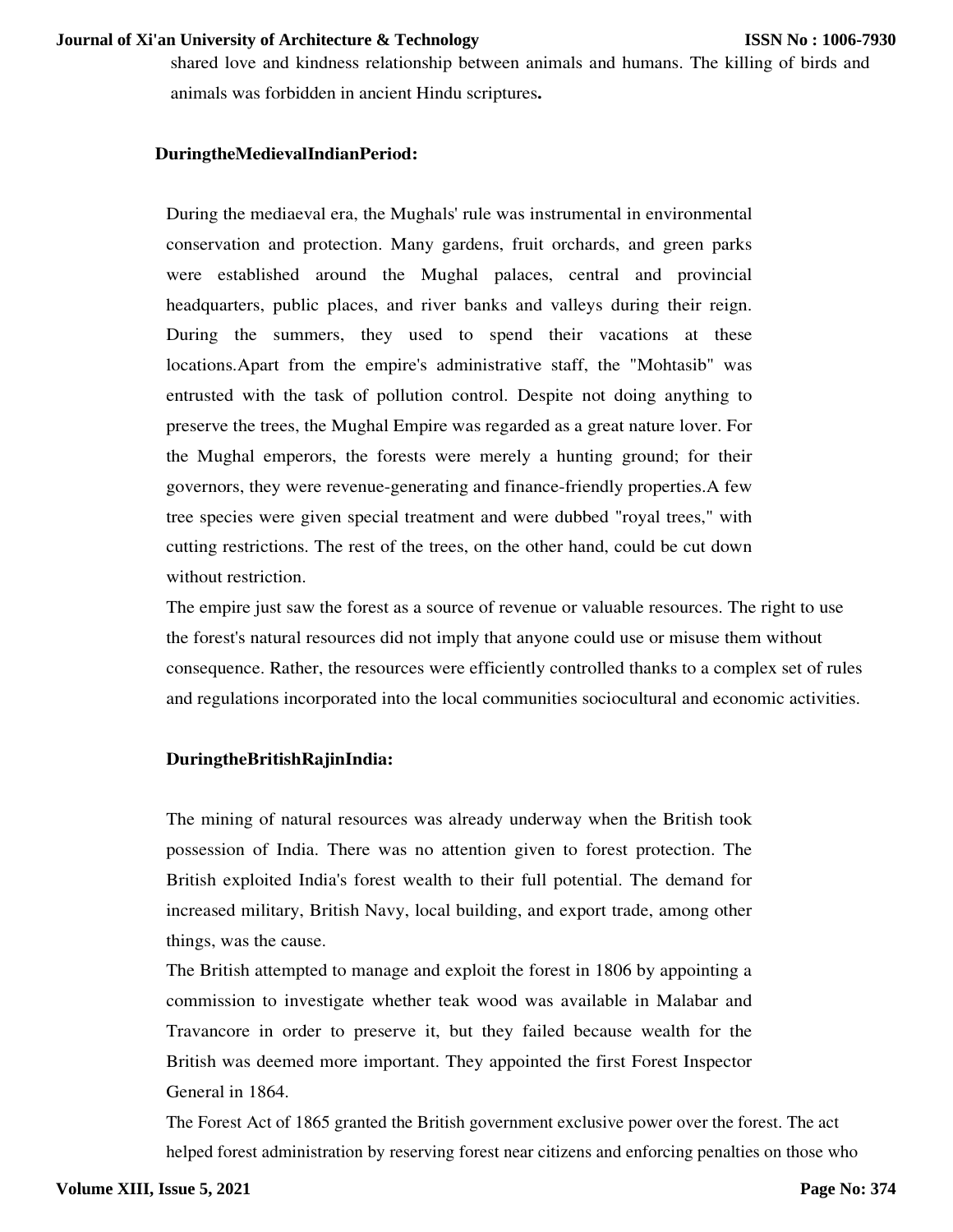violated the Act's provisions. The British Government issued its first Forest Policy on October 19, 1884, with the following goals.

1. To improve the people's well-being in the country;

2. To safeguard the country's ecological and climatic conditions; and

3. To meet the needs of the people.

This strategy also provided recommendations for categorising forests into various categories, such as tropical, temperate, and boreal.

1. The woods, which were important for climatic and physical preservation; 1. The forests, which were mostly used for commercial purposes and contained expensive timber;

2. Minor woods, which included a lesser variety of wood; and

3. The woods that had no useful materials and were named after them.

## **DuringthePostIndependenceperiodofIndia:**

During the post-independence era, governments' policies and attitudes toward environmental protection underwent significant changes. The Indian Constitution, which went into effect on January 6, 1950, had just a few clauses relating to environmental management.

"It is the responsibility of the state to secure the possession and management of the fabric resources of the society are thus distributed as best to subserve the common good," according to Article 39(b).

"The State shall regard the raising of the degree of nutrition and the commonplace of living of its inhabitants, as well as the improvement of public health as among its primary duties," according to Article 47.

"The State shall endeavour to plan agriculture and husbandry on trendy and scientific lines, and shall take measures for protecting and upholding breeds, prohibiting the slaughter of cows and calves, and alternative sustenance and draught cows," according to Article 48.

"It shall be the responsibility of the State to preserve each monument or place or item of creative or historic interest, declared to be of national significance,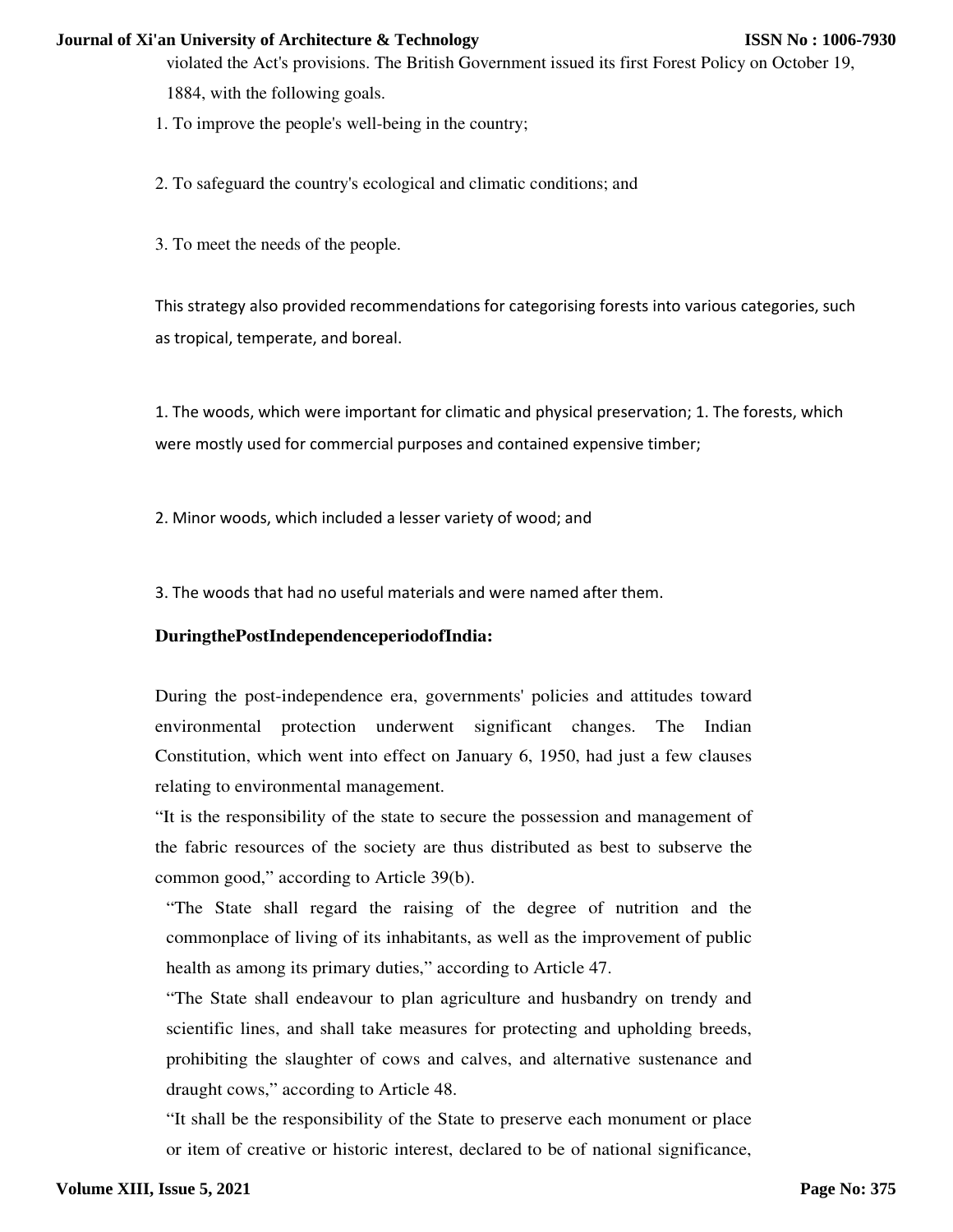from spoliation, disfigurement, destruction, demolition, disposal, or export because the case may be of national importance," according to Article 49.".<sup>2</sup> The above-mentioned articles demonstrate that the COI was not environmentally negligent, despite the fact that the term "environment" was not explicitly used in the Constitution; the aim of the higher-level articles is to preserve natural resources and protect the natural environment.

In 1950, Van Mahotsav, a national tree-planting competition, was founded with the aim of raising public awareness about the importance of forests to human well-being. The National Forest Policy was established in 1952 with the goal of ensuring proper management of the country's forests and optimising the benefits of those forests.

The Pitambar Pant Committee on Human Environment was charged with preparing a report on the condition of the environment for presentation at the UN Conference on Human Environment Command in Stockholm, Sweden, in 1972.

## **CONSTITUTIONALPROVISIONSINPROTECTION OF ENVIRONMENT**

Environmental security has not only been elevated to the level of a fundamental law of the land in India, but it has also been mingled with a human rights approach, and it is now well known that it is every individual's basic human right to live in a pollution-free and clean environment while preserving full human dignity..The Supreme Court has held that the basic features of "sustainable growth," such as the "precautionary principle" and the "polluter pays principle," are part of the country's environmental law, based on various constitutional provisions and other legislative provisions found in various laws relating to environmental protection..

Our constitution did not have any clear provisions on the environment, and even the word "environment" did not appear in the document; however, there are some provisions that have a direct effect on the environment, such as improving public health, organising agricultural and animal husbandry on modern and scientific lines, and protecting natural resources.

## **PreambleoftheConstitutionandEnvironmentalLaw:**

Our Constitution's preamble declares that our country is founded on a "Socialistic" social model, in which the state is more concerned with social issues than with individual issues.

 $^{2}$ Jain, M.P (2003). Indian Constitutional Law. (5<sup>th</sup> ed). New Delhi, Wadha and company Nagpur **Volume XIII, Issue 5, 2021**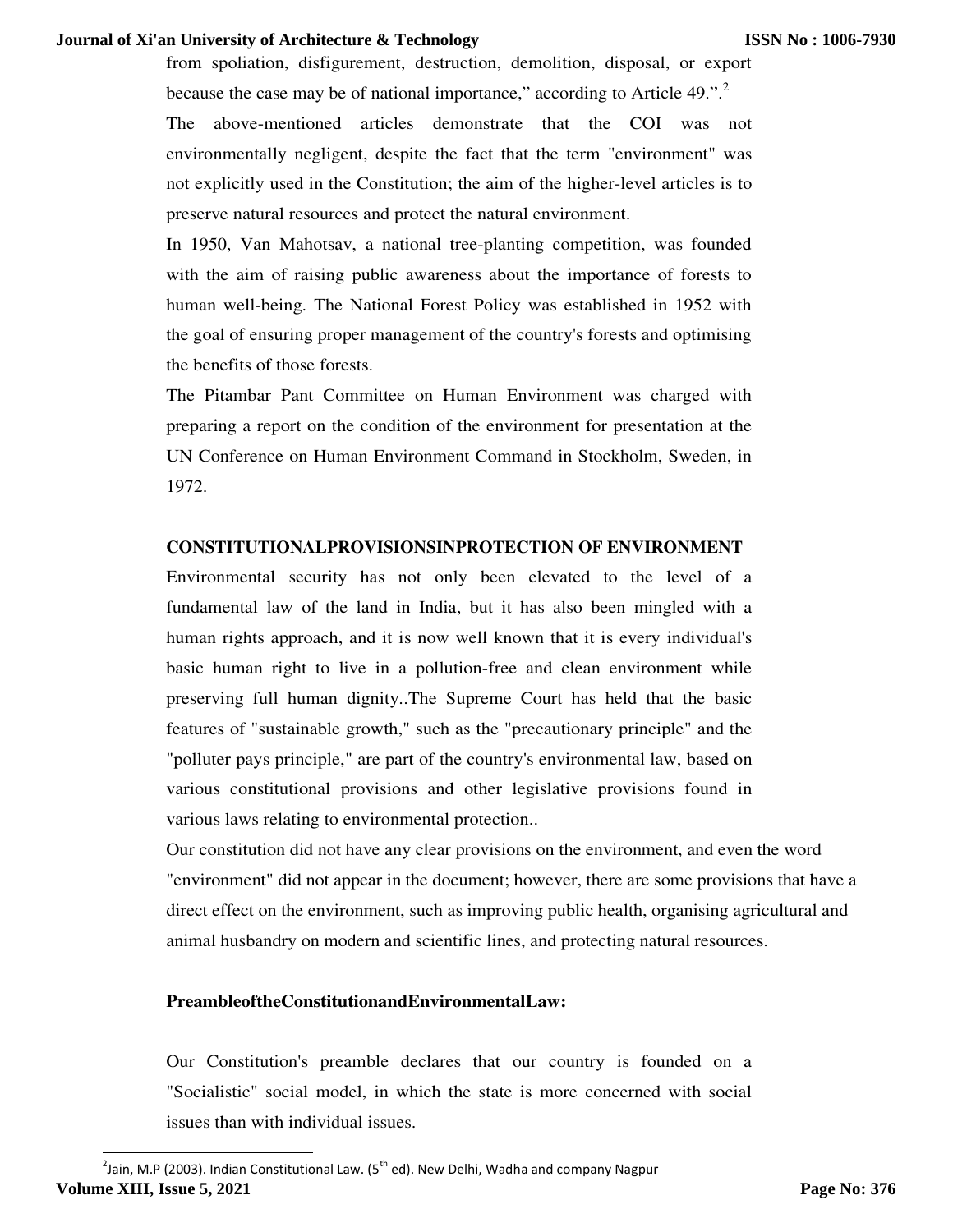Environmental pollution, which has arisen as one of the most serious social issues, is now recognised as a real issue in society at large, and the state is obligated to fulfil the basic goal of socialism, namely, to provide a basic and decent standard of life for everyone, which can be achieved only in a pollutionfree and clean environment.

Justice, social, economic, and political freedoms are among the rights and freedoms that the people of India aim to protect for all citizens, according to the preamble. Environmental justice is also a part of justice. Although the word "climate" is not specifically specified, we may interpret it to include environmental justice.

### **Article48Aand51A(1)(g):**

The Indian government passed the 42nd Amendment to the Constitution, which made a modification to these articles in order to protect the environment. The amendment added Article 48A and Article 51A (1) (g) to the Indian Constitution, focusing on environmental conservation.

In addition to the Directive Principles of State Policy, Article 48A was attached. "The State shall endeavour to conserve and develop the environment, as well as to safeguard the country's forests and wildlife," it says.

The article goes on to say that it is the state's responsibility to preserve the natural environment and enhance it by various restoration and conservation strategies in order to mitigate pollution already present. It also states that it is the state's responsibility to protect the forest and wildlife that surrounds the country.

### **Article51A(1)(g)**

is a duty assigned to Indian people in addition to their Fundamental Duties. "To conserve and enhance the natural world, including forests, lakes, rivers, and animals, as well as to have respect for living creatures," it says."<sup>3</sup>.

The Article is identical to Article 48A, with the exception that the obligation is placed on Indian citizens as a Fundamental Duty. Once each national owes a constitutional duty to protect the environment (Art.51A), the nation should be able to enlist the court's assistance in enforcing that duty against State agencies.. The Court gave the administration six month to wash upthecompletetown,andlaid-offthepleaoflackoffundsandemployees

<sup>3</sup>Maneka Gandhi v Union of India AIR 1978 SC 597 **Volume XIII, Issue 5, 2021**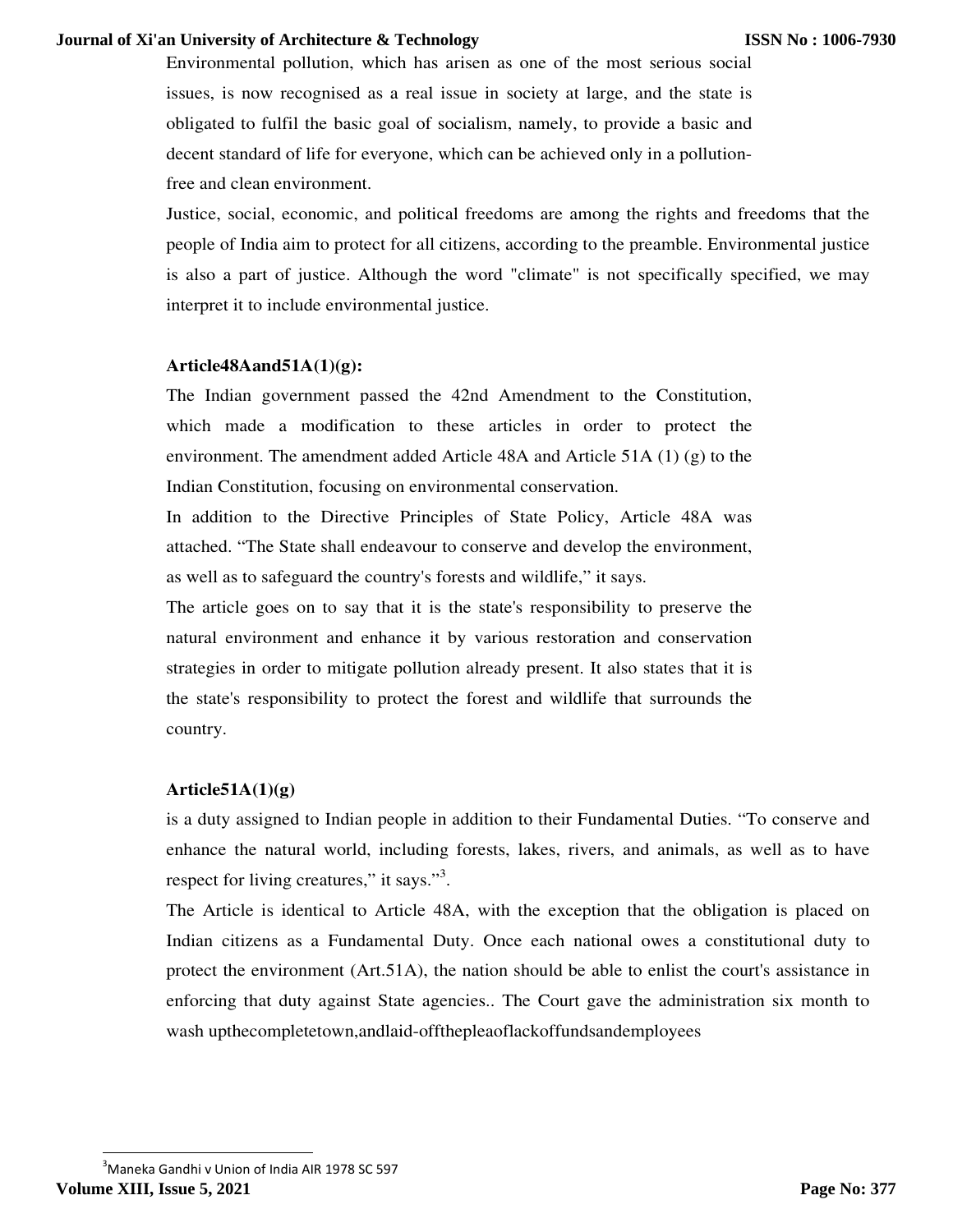## **Article246:**

The subject areas of legislation are divided between the Union and the States under Article 246 of the Constitution. Defense, international relations, atomic energy, interstate transportation, shipping, air trafficking, oilfields, mining, and interstate rivers are all on the Union List (List I). Public health and sanitation, agriculture, water supplies, drainage and emptying, and fishing are all on the State List (List II).

Forests, habitat protection, mines and minerals, production not covered by the Union List, population control, and factories are all on the concurrent list (List III) (under which each State and the Union will legislate).From an environmental standpoint, the distribution of regulatory authority is critical; some environmental concerns, such as sanitation and waste disposal, are best handled at the local level; others, such as pollution and wildlife conservation, are better addressed by uniform national legislation.

## **Article253:**

Article 253 of the Constitution empowers Parliament to pass laws to carry out India's international obligations, as well as any call made at a global meeting, organisation, or other body.<sup>4</sup>Despite everything in this chapter's preceding clauses, Parliament has the power to make any law for the whole or any part of India's territory for the purpose of enacting any treaty, agreement, or convention with another country or countries. Since there was no clear entry in the 7th seventh that requires Parliament to pass detailed environmental laws, the Tiwari Committee recommended a new entry on "environmental protection" to be added within the concurrent list to be updated by the centre to enact on environmental subjects in 1980. The suggestion, on the other hand, was to take parliament into account.

## **Article14andArticle19(1)(g):**

"It is the obligation of the State to treat all persons equally or equally protected before the law within the jurisdiction of India," says Article 14. Government actions that have an effect on the climate can also breach the right to equality.Many environmental activists use Article 14 to challenge arbitrary municipal approval for construction that violates planning laws in order to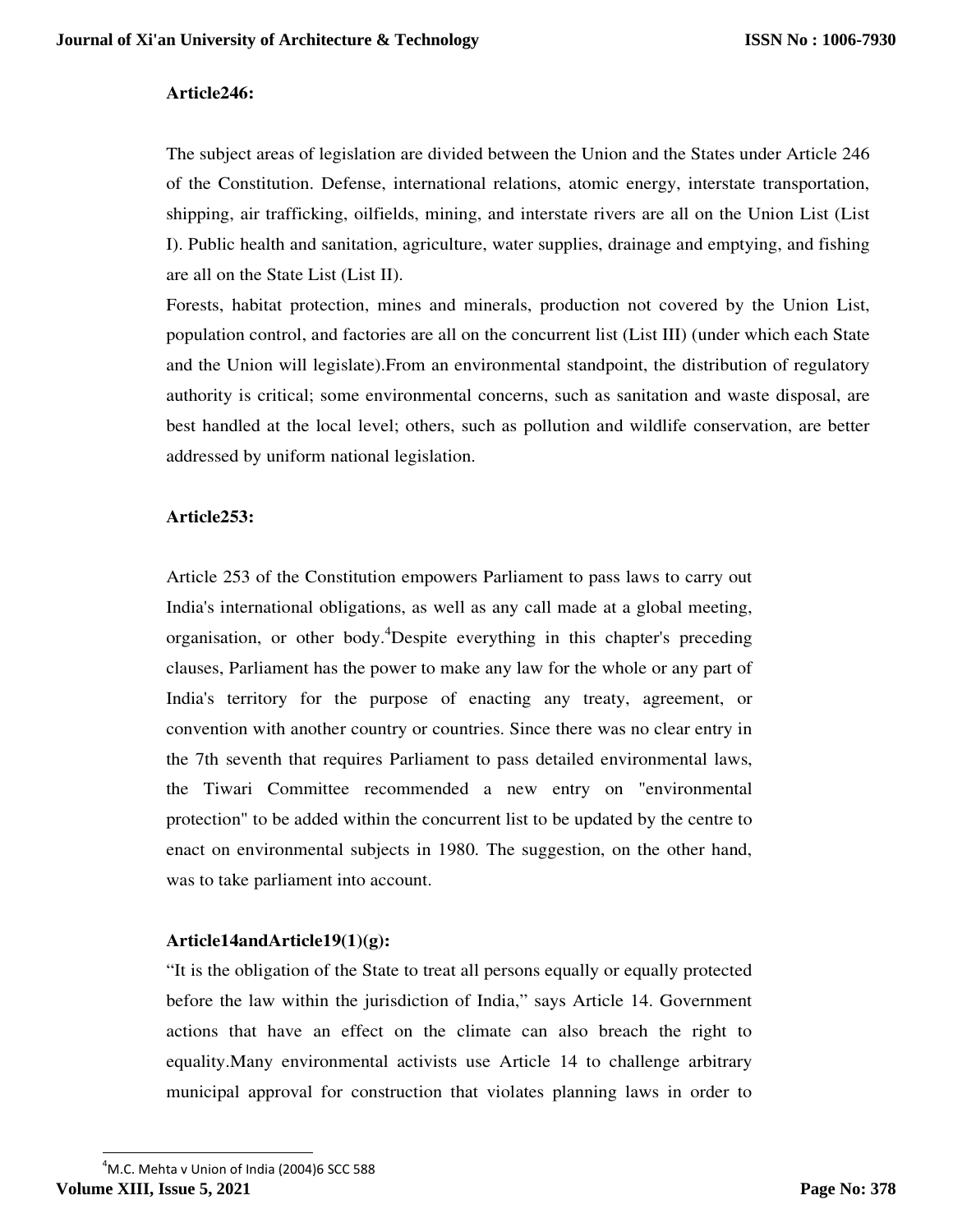# **Article21:**

"Everyone has the right to life and personal liberty, unless the law limits or clashes with that right."

Though elucidating the value of the "right to life" under Art. 21, the Supreme Court held in Maneka Gandhi v Union of India that the right to life is not limited to mere animal nature, but also requires the right to live with basic human dignity.

In the Ganga Pollution Case, Justice Singh justified the closure of polluting tanneries by observing: "We are conscious that closure of tanneries may bring jobs, revenue loss, yet life." People put a higher priority on health and the environment.

# **IMPACTOFTHECONSTITUTIONALPROVISIONS**

Following the 42nd Amendment to the Constitution, Article 48A and 51A (1) (g) were added to the Indian Constitution, concentrating on environmental security. Even after so many amendments and implementations, we can see that the administration, as well as the citizens, are less concerned about environmental protection..<sup>6</sup>There is no obligation that laws relating to environmental protection be followed. We are still a developing world, and poverty still exists in many areas. People are under-educated when it comes to environmental protection and preservation.There could be a stronger incentive to follow and protect the environment if the legislation imposes severe penalties on those that pollute the environment. We'll go over the effect of constitutional protections on environmental protection through a number of case studies and approaches or policies.

## **TheBhopalGasTragedyCase:**

The Bhopal disaster has raised several legal issues, including parent companies' responsibility for their subordinates' actions, transnational companies' liabilities for unsafe practises, the transfer of unsafe technology, and relevant liability principles. Bhopal was a watershed moment for judicial creativity in the area of emerging corporate liability standards.

6 https://www.lawctopus.com/academike/religious-freedom-environment-protection/ **Volume XIII, Issue 5, 2021**

<sup>1</sup>  $5$ lbid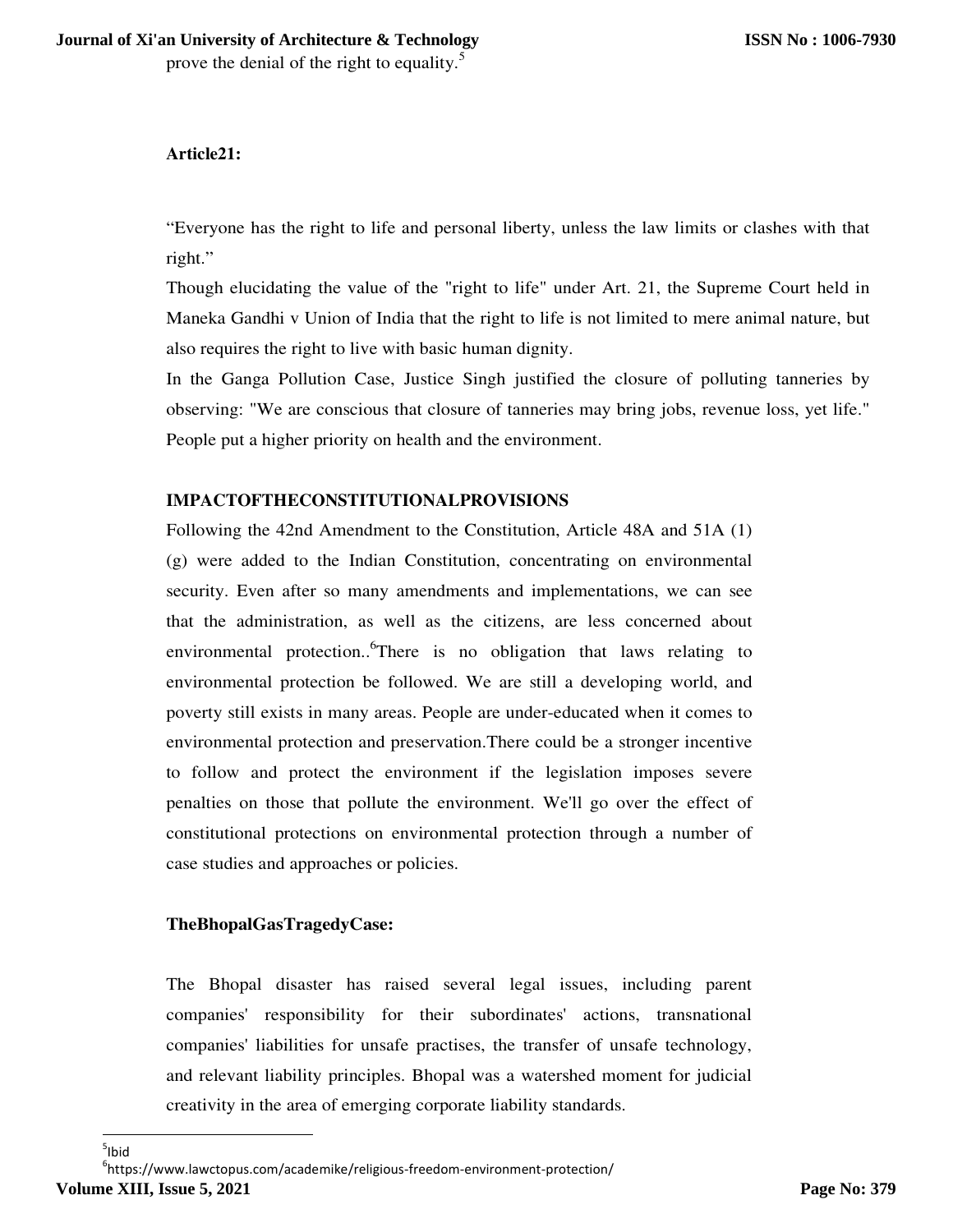On December 3, 1984, highly toxic alkyl radical isocyanides (MIC), which had been produced and stored in Union Carbide's Bhopal facility, were released into the atmosphere, killing over three thousand people and seriously injuring over two hundred thousand others.

The Bhopal Gas Tragedy (Processing of Claims) Act, 1985 was enacted by Congress to ensure that claims resulting from the Bhopal disaster were handled efficiently, effectively, equitably, and to the benefit of the claimants.

#### **TheTajMahalCase:**

The Supreme Court ruled in the Taj Mahal case (M C Mehta V. Union of India, AIR 1997, SC 734) that coal and coke-based industries in Taj Trapezium (TTZ) that were harming Taj should either switch to gas or be relocated outside TTZ..The Supreme Court once again ordered the Forest Department to protect the plants planted around Taj, stating: "It is the responsibility of the Divisional Forest Officer to see if water is being given to plants." The Union Government's responsibility is to provide funds.

Funding is also arranged with the Uttar Pradesh government, but in any case where funds are needed, the officer is instructed to envision plants that do not need watering.

The Court ordered that 292 factories in the city that are already up and running switch to gas as an industrial fuel within a fixed time frame, or stop using coke/coal and relocate. From April 30, 1997, factories that have not applied for gas or been relocated must avoid using coke/coal. This is a condition of the city programme, as well as the benefit that is typically extended to new industrial units.

The advent of Public Interest judicial proceedings within the field of environmental law has had a significant impact on the incorporation of international environmental law standards into the Indian legal system. In fact, in the Indian context, the implementation and re-interpretation of international legal standards indicates a greater concern with hazardous industries.In M C Mehta v Union of India, the Supreme Court builds on the principle of strict liability developed in the Rylands v Fletchers case in English law to establish a principle of absolute liability, in which a company engaged in a hazardous operation is "absolutely liable" to pay for any damage caused by that activity."A individual will be strict liable when he carries or accumulates on his land something likely to cause harm if it escapes, and damage occurs as a natural consequence of its escape," according to the English common law principle of strict liability. However, in creating an absolute liability standard, the Court contends that such liability is not subject to any of the rule's exceptions.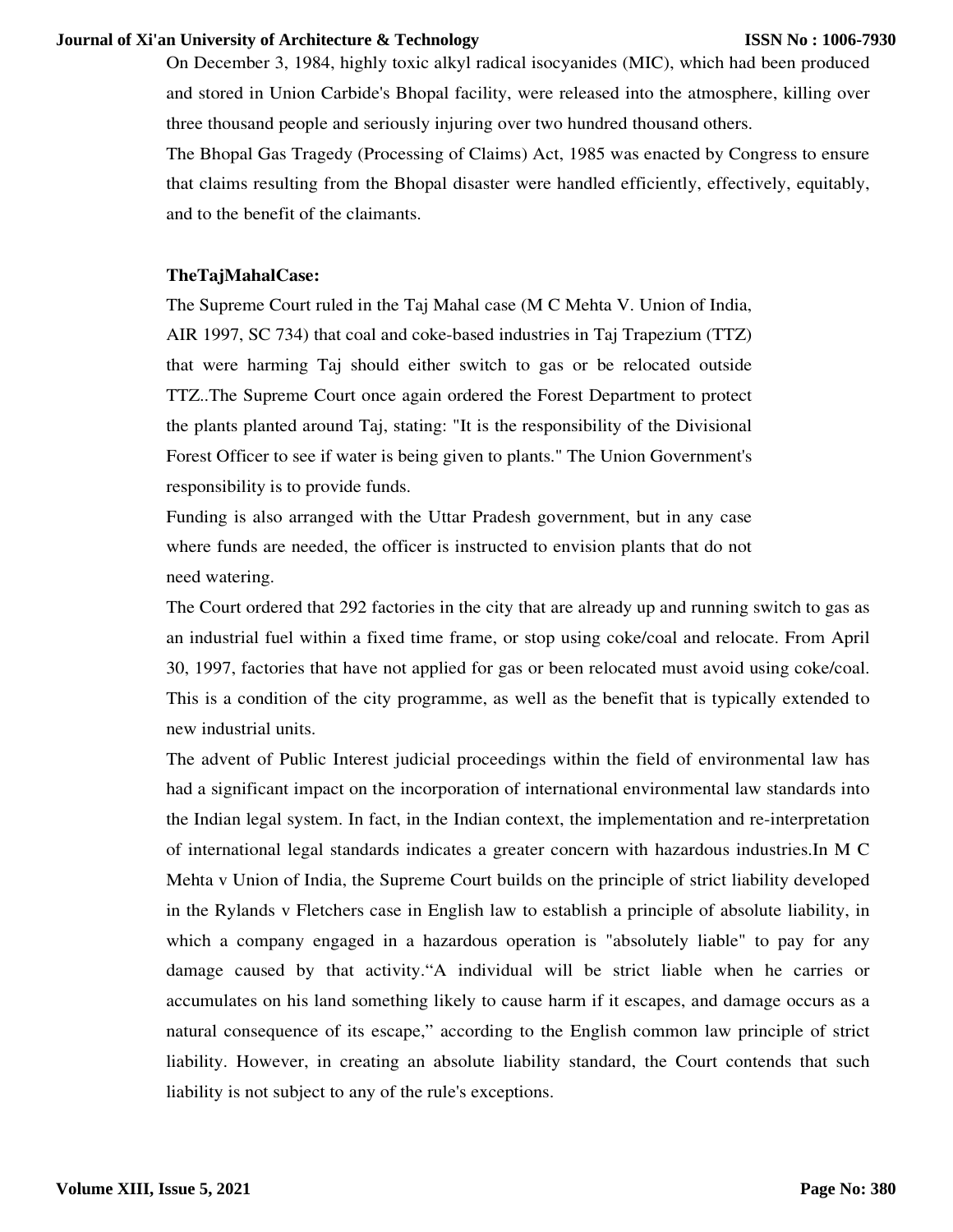### **M.C.MehtavUnionofIndia(Vehicularpollutioncase):**

In M.C. Mehta vs. Union of Asian Nations, a question about traffic pollution in Old Delhi came up for discussion in the light of Articles 47 and 48 of the Constitution (Vehicular Pollution Case). It was mandated that the government ensure that the air was not polluted as a result of transportation emissions.The Supreme Court has reiterated that a safe environment is a constitutional right. stated that the right to clean the air came from Art twenty one, which quoted the right to life. Due to the introduction of the leadless hydrocarbon bid in Old Delhi, this case has become a significant landmark.As ordered by the courts, previous industrial vehicles were phased out over a five-year period. Old Delhi owes its enviable air quality to the efforts made to conserve it.

## **CONCLUSION:**

We have seen in this paper that the ecosystem has been preserved since India's ancient time. The 42nd Amendment to the Constitution is largely concerned with environmental conservation. Following the amendment, it is the state's and citizens' responsibility to protect and develop the environment.Connecting Human Rights and the Environment is a useful resource that delves into the uncharted terrain that exists between environmental and human rights law. Human beings can ensure fundamental equality and decent living standards in an atmosphere that allows for a lifetime of dignity and well-being.

People who damage or kill the natural environment aren't only breaking the rule against nature; they're also breaking human rights.. Indeed, it appears that health will be the issue that bridges the divide between environmental conservation and human rights. The enhancement of the connection between human rights and the environment will change the integration of human rights values into an environmental context, such as anti-discrimination criteria, the need for social participation, and so on.